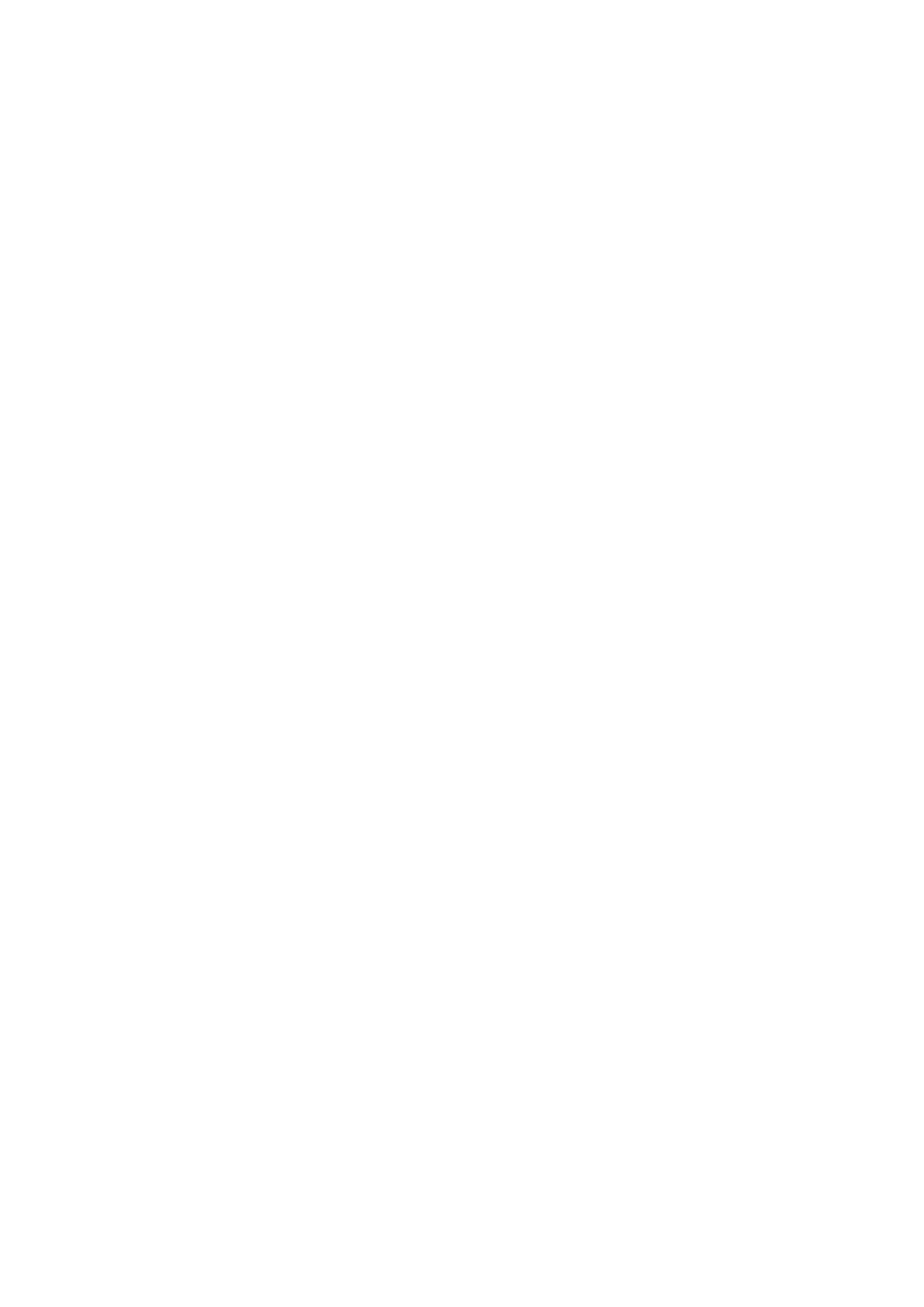*I certify that this PUBLIC BILL, which originated in the LEGISLATIVE COUNCIL, has finally passed the LEGISLATIVE COUNCIL and the LEGISLATIVE ASSEMBLY of NEW SOUTH WALES.*

*Legislative Council 2013* *Clerk of the Parliaments*



New South Wales

## **Law Enforcement (Controlled Operations) Amendment Bill 2013**

Act No , 2013

An Act to amend the *Law Enforcement (Controlled Operations) Act 1997* to make provision for the role of a secondary law enforcement officer in controlled operations and to amend the *Surveillance Devices Act 2007* to make further provision with respect to the use of listening devices in controlled operations.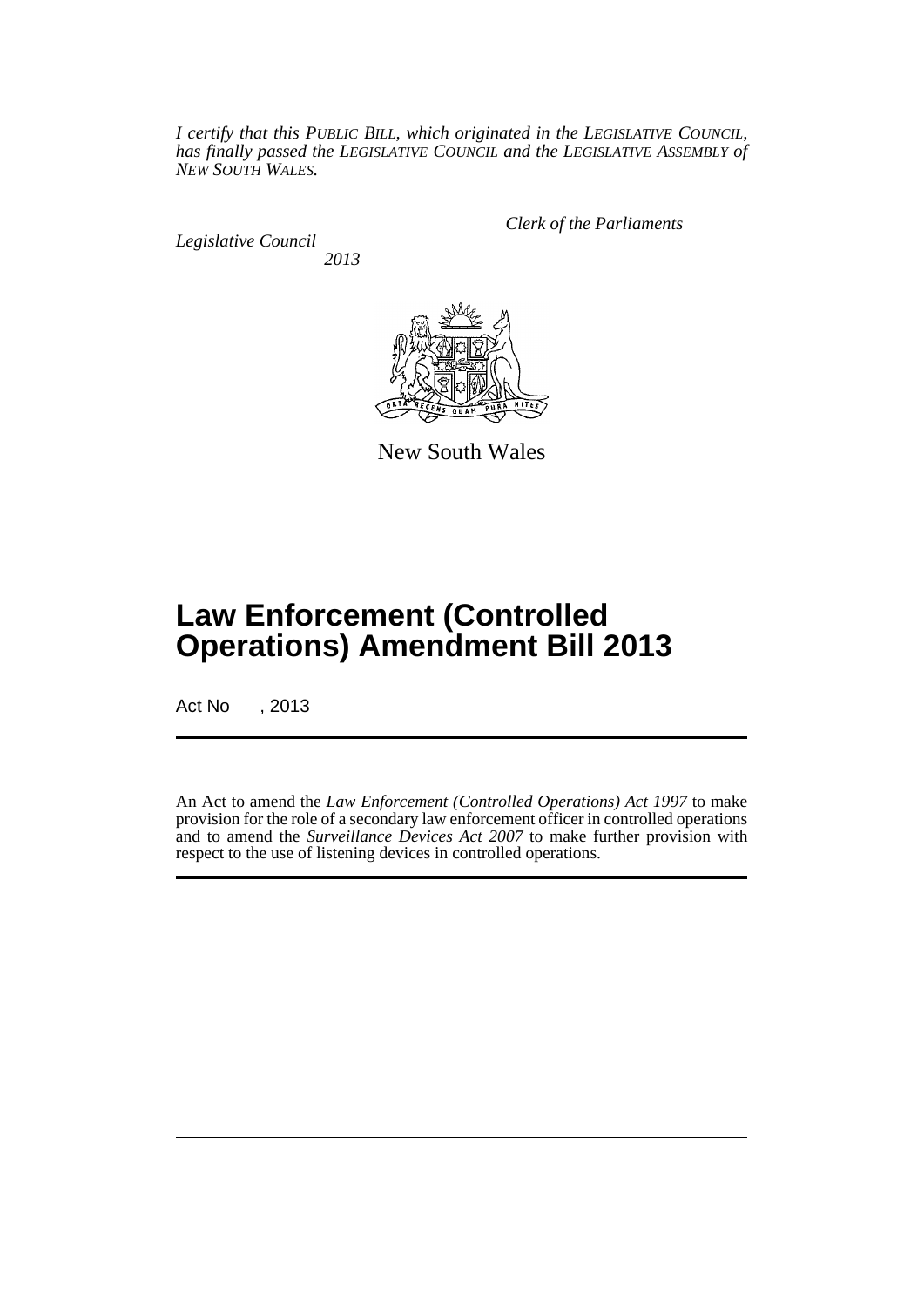## <span id="page-3-0"></span>**The Legislature of New South Wales enacts:**

#### **1 Name of Act**

This Act is the *Law Enforcement (Controlled Operations) Amendment Act 2013*.

### <span id="page-3-1"></span>**2 Commencement**

This Act commences on the date of assent to this Act.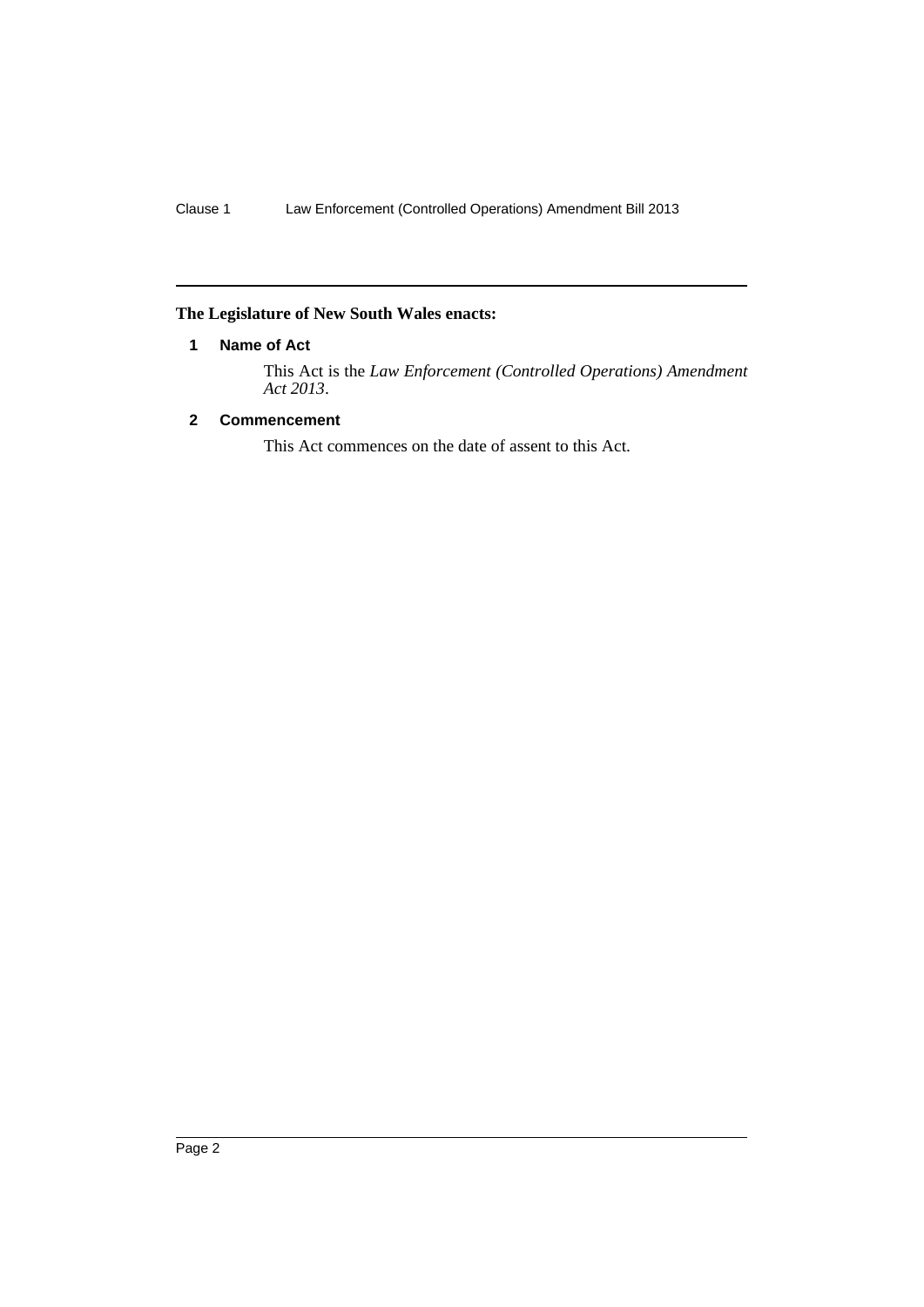Amendment of Law Enforcement (Controlled Operations) Act 1997 No 136 Schedule 1

## <span id="page-4-0"></span>**Schedule 1 Amendment of Law Enforcement (Controlled Operations) Act 1997 No 136**

#### **[1] Section 3 Definitions**

Omit the definition of *principal law enforcement officer* from section 3 (1). Insert instead:

> *principal law enforcement officer* for an authorised operation means the law enforcement officer who is identified by the authority for the operation as the principal law enforcement officer.

#### **[2] Section 3 (1), definition of "secondary law enforcement officer"**

Insert in alphabetical order:

*secondary law enforcement officer* for an authorised operation means the law enforcement officer who is identified by the authority for the operation as the secondary law enforcement officer.

#### **[3] Section 5 Applications for authorities**

Insert after section 5 (2A) (d):

(e) the names and ranks of the law enforcement officers nominated to be the principal law enforcement officer and the secondary law enforcement officer for the proposed operation.

#### **[4] Section 8 Form of authority**

Omit section 8 (2) (b). Insert instead:

- (b) must identify the principal law enforcement officer who is the person who is to conduct, and to have responsibility for, the operation, and
- (b1) must identify the secondary law enforcement officer who is the person who is to conduct, and to have responsibility for, the operation whenever the principal law enforcement officer is unavailable to do so, and

### **[5] Section 8 (3)**

Insert ",  $(b1)$ " after "subsection  $(2)$   $(b)$ ".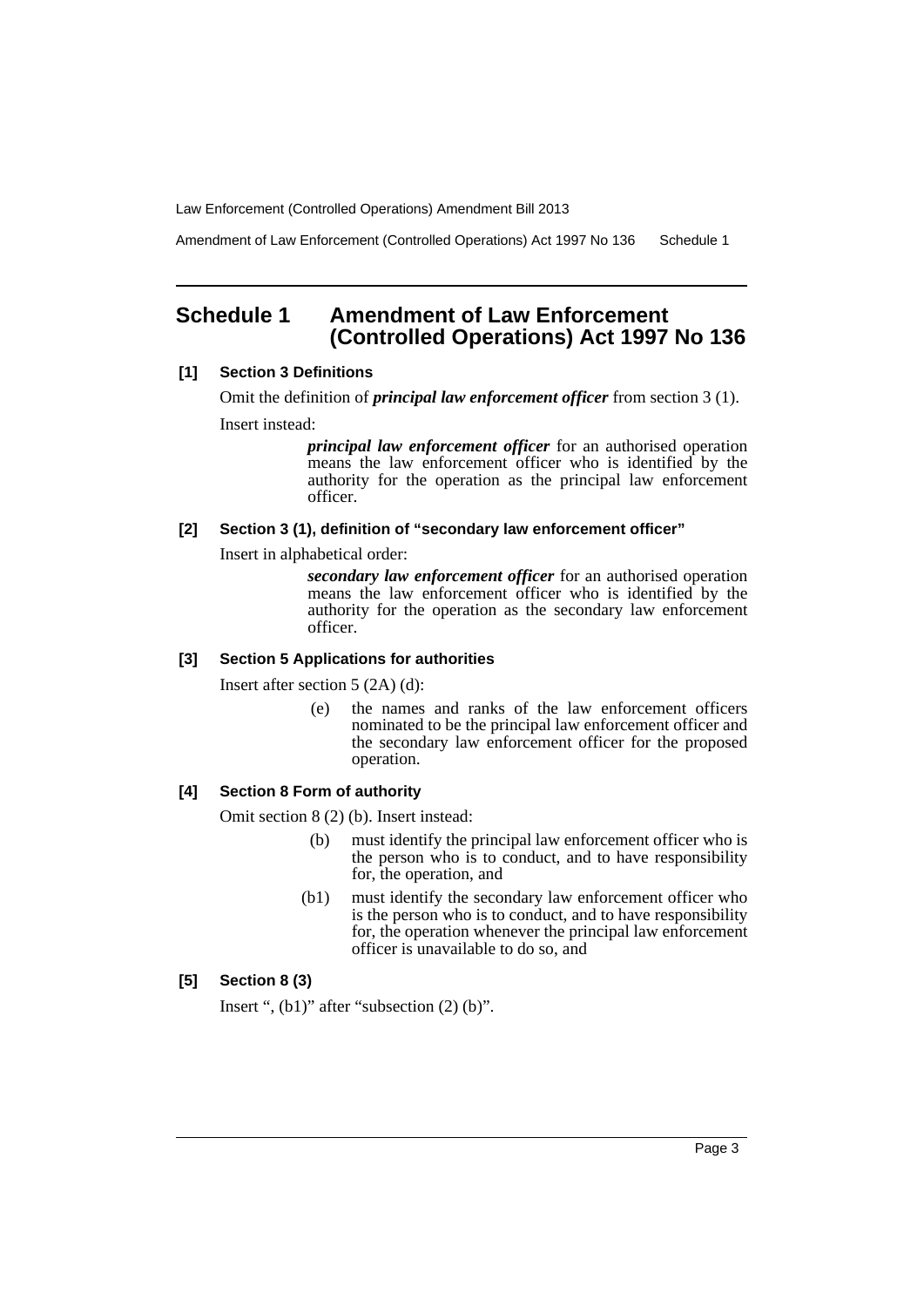Schedule 1 Amendment of Law Enforcement (Controlled Operations) Act 1997 No 136

#### **[6] Section 10 Variation of authority**

Insert after section 10 (1) (b):

(b1) to provide for an alternative secondary law enforcement officer for the operation,

#### **[7] Section 13B**

Insert after section 13A:

#### **13B Functions of secondary law enforcement officer**

A function that is conferred on a principal law enforcement officer for an authorised operation under Part 3 or 3A or the regulations is taken to be conferred on the secondary law enforcement officer for the authorised operation whenever the principal law enforcement officer is unavailable to exercise the function.

#### **[8] Section 19 Exclusion of civil liability**

Insert "or the secondary law enforcement officer" after "officer" wherever occurring in section 19  $(b)$  and  $(d)$  (ii).

#### **[9] Section 19**

Insert "secondary law enforcement officer," after "principal law enforcement officer,".

#### **[10] Section 20I Documents relating to cross-border controlled operations**

Omit "of a principal law enforcement officer of the agency" from section 20I (f).

Insert instead "given to the chief executive officer".

#### **[11] Section 20J Register relating to cross-border controlled operations**

Omit "the principal law enforcement officer for the operation made a report" from section  $20\overline{J}(2)$  (b) (viii).

Insert instead "a report on the operation was made".

#### **[12] Schedule 2 Savings and transitional provisions**

Insert at the end of clause 1 (1):

any other Act that amends this Act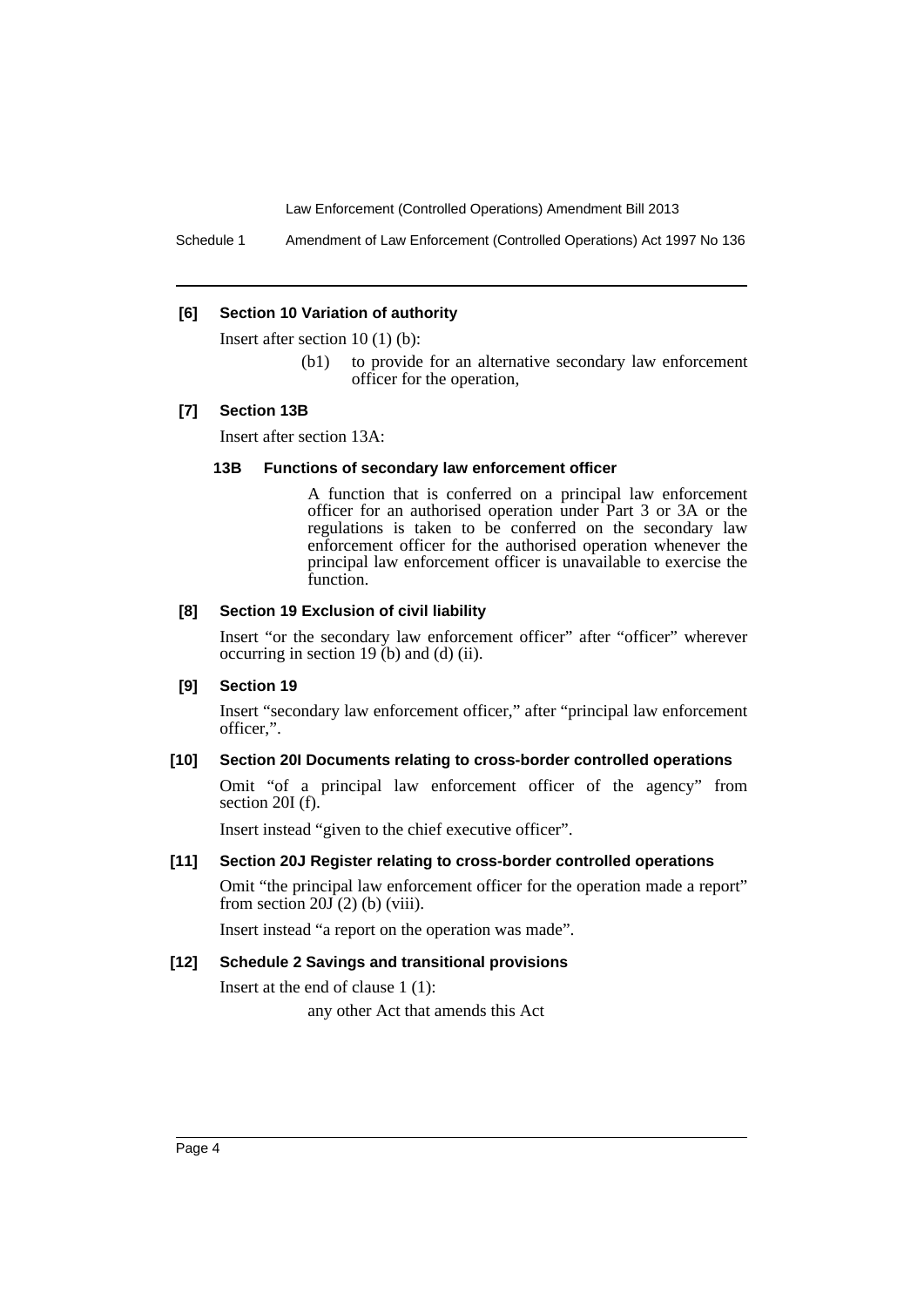Consequential amendment of Law Enforcement (Controlled Operations) Regulation 2012

## <span id="page-6-0"></span>**Schedule 2 Consequential amendment of Law Enforcement (Controlled Operations) Regulation 2012**

**[1] Clause 12 Written notice to Ombudsman of variation of authority: section 21**

Insert "or secondary law enforcement officer" after "officer" in clause 12 (d).

#### **[2] Clause 13 Written notice to Ombudsman of receipt of report of authorised operation: section 21**

Omit "from the principal law enforcement officer for the operation" from clause 13 (a).

#### **[3] Schedule 1 Forms**

Insert after item 6 (a) in Form 1:

(a1) [*Name*], a law enforcement officer within the meaning of the Act (the *secondary law enforcement officer*), may conduct the controlled operation in accordance with the plan of the proposed operation accompanying the Application whenever the principal law enforcement officer is unavailable to conduct, and to have responsibility for, the operation.

#### **[4] Schedule 1, Form 2**

Insert after item 6 (a):

- (a1) [*Name*], a law enforcement officer within the meaning of the Act (the *secondary law enforcement officer*), may conduct the cross-border controlled operation:
	- (i) whenever the principal law enforcement officer is unavailable to conduct, and to have responsibility for, the operation, and
	- (ii) in accordance with the plan of the proposed operation accompanying the Application, in participating jurisdictions namely: [*List the participating jurisdictions in which the controlled conduct is, or is likely, to be engaged in*]

#### **[5] Schedule 1, Form 3**

Insert after item 3 (b):

\*(b1) to authorise [*name*] as the alternative secondary law enforcement officer for the controlled operation.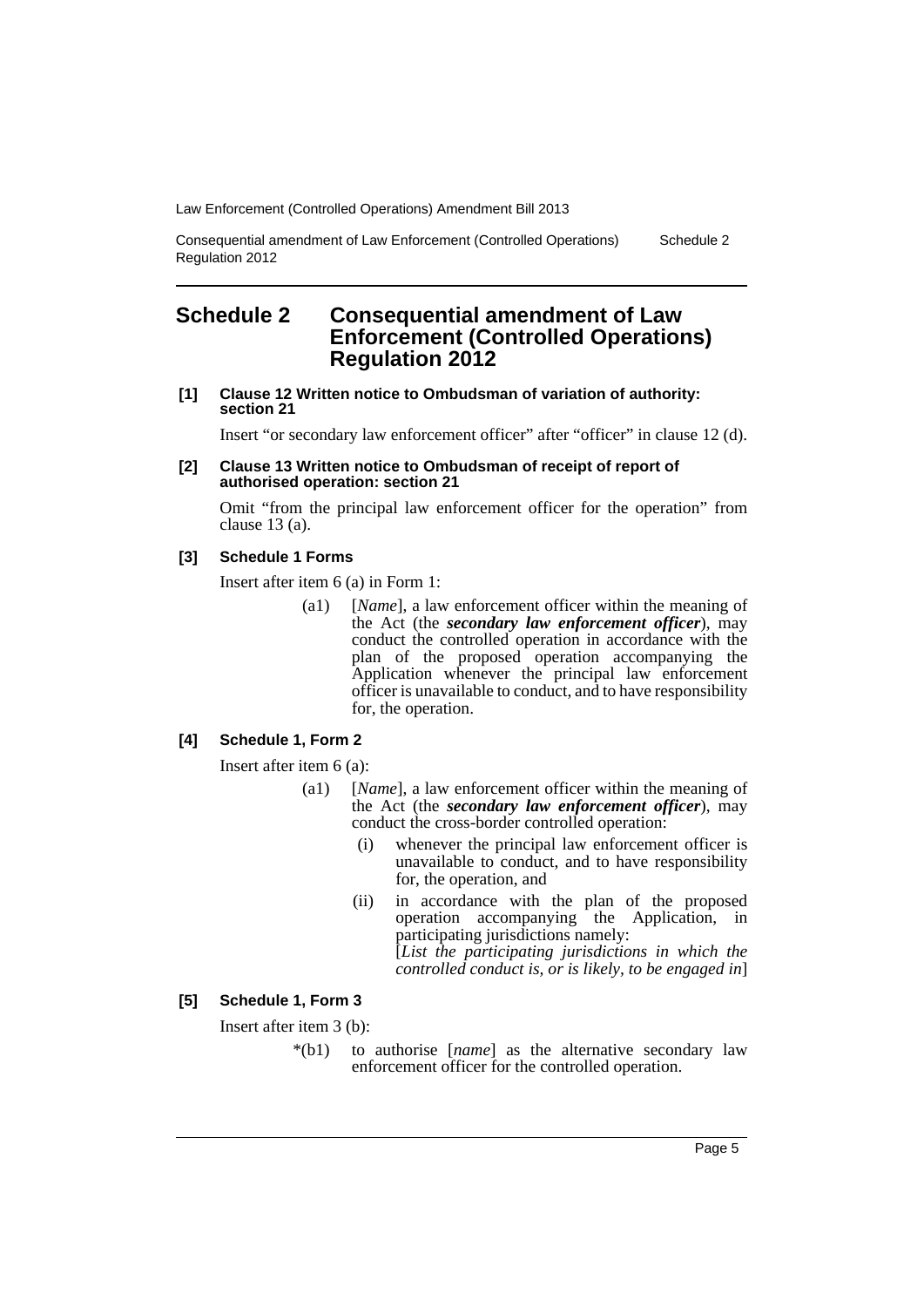Schedule 2 Consequential amendment of Law Enforcement (Controlled Operations) Regulation 2012

#### **[6] Schedule 2 Code of conduct**

Omit "the principal law enforcement officer for the operation" from clause 4 (b).

Insert instead "the law enforcement officer who is conducting, and has responsibility for, the operation".